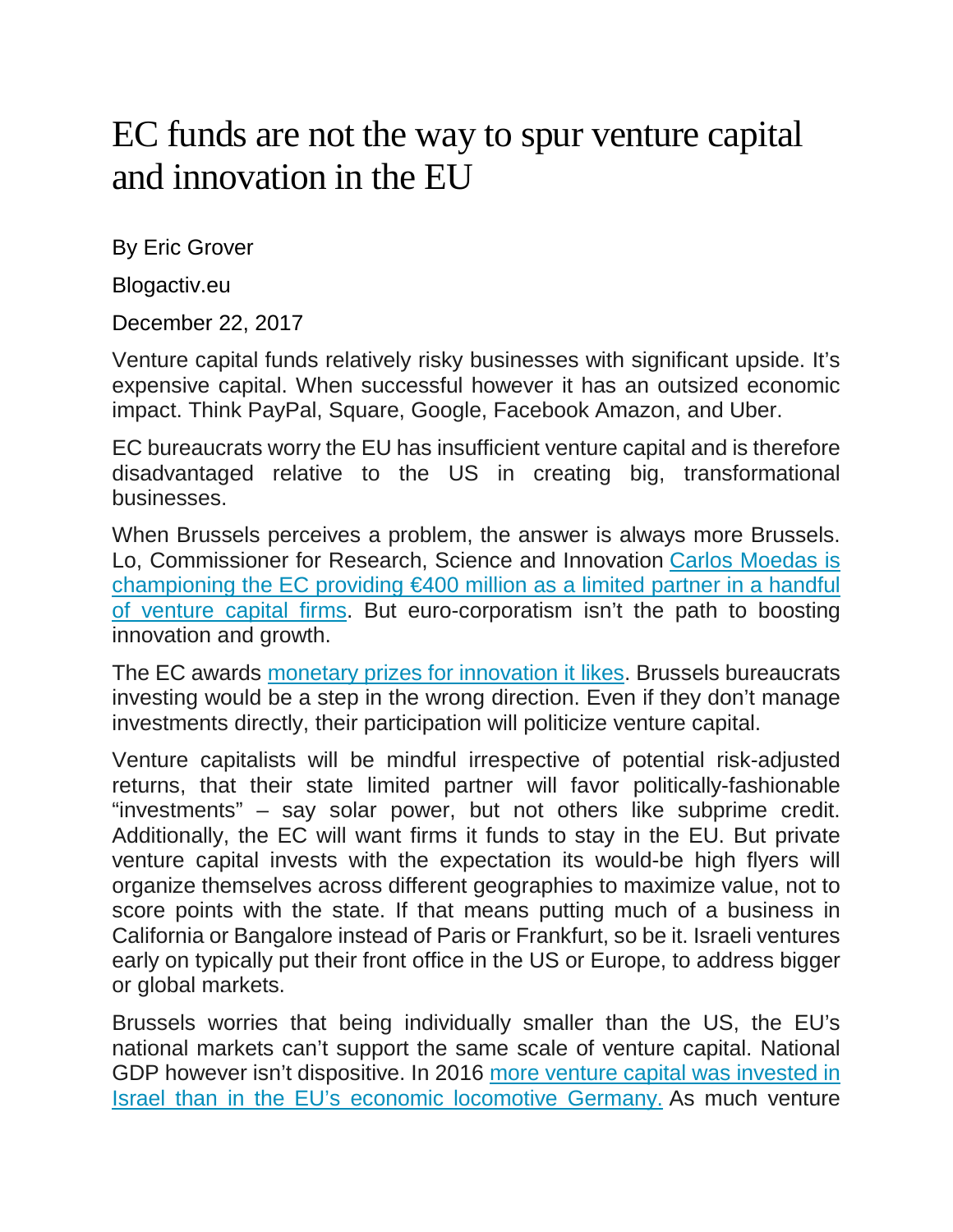capital was invested in Israel in 2016 as in France, and considerably more than in Italy or Spain.

Small European markets can launch great multinational businesses. Dutch Adyen is a high-growth, global payment processor. Swedish payments unicorns iZettle and Klarna enjoy success beyond Scandinavia.

The UK leads the EU in venture capital and fintech creation because of its law, universities, openness, English, and critical mass of talent and financial services. Still even in the UK the cost of failure, of shutting down unsuccessful enterprises, is greater than in the US. The higher the failed ventures, the fewer the attempts.

The EU climate for venture capital could be improved. While they would still have smaller networks of venture capitalists, technologists, entrepreneurs and service providers, if France, Italy and Spain had at-will employment, eliminated taxes on carried interest and embraced muscular Anglo-contract law, more venture capital would be deployed there.

Capital goes where it can be productively employed and is well-treated. It's continually and dynamically reallocated to its best use. In the same vein, innovators vote with their feet going where they have the best chances of making their ventures successful.

Silicon Valley has the greatest network of venture capitalists, technologists, entrepreneurs service providers and tech firms with which to partner, on Earth. It welcomes talent hailing from anywhere on the planet, has worldclass universities and a pleasant albeit costly quality of life. Consequently, notwithstanding California's decidedly anti-business climate, Silicon Valley remains the most compelling place on the planet to attempt to build transformational businesses.

Government attitude matters.

No US regulator or politician is hostile to successful European tech giants such as SAP, nor to Chinese fintech behemoths Tencent and Ant Financial.

In contrast, the EC is decidedly hostile to successful American firms like Microsoft, Google, Facebook, Amazon, Mastercard and Visa. It hailed putative continental payment-system champions Monnet and the Euro Alliance of Payment Schemes, both of which ultimately amounted to naught. And, its latest salvo in payments PSD2 aims to weaken the global card networks. If Eurocrats knew how to design and incubate a euro-tech platform to challenge Google, doubtless they would try.